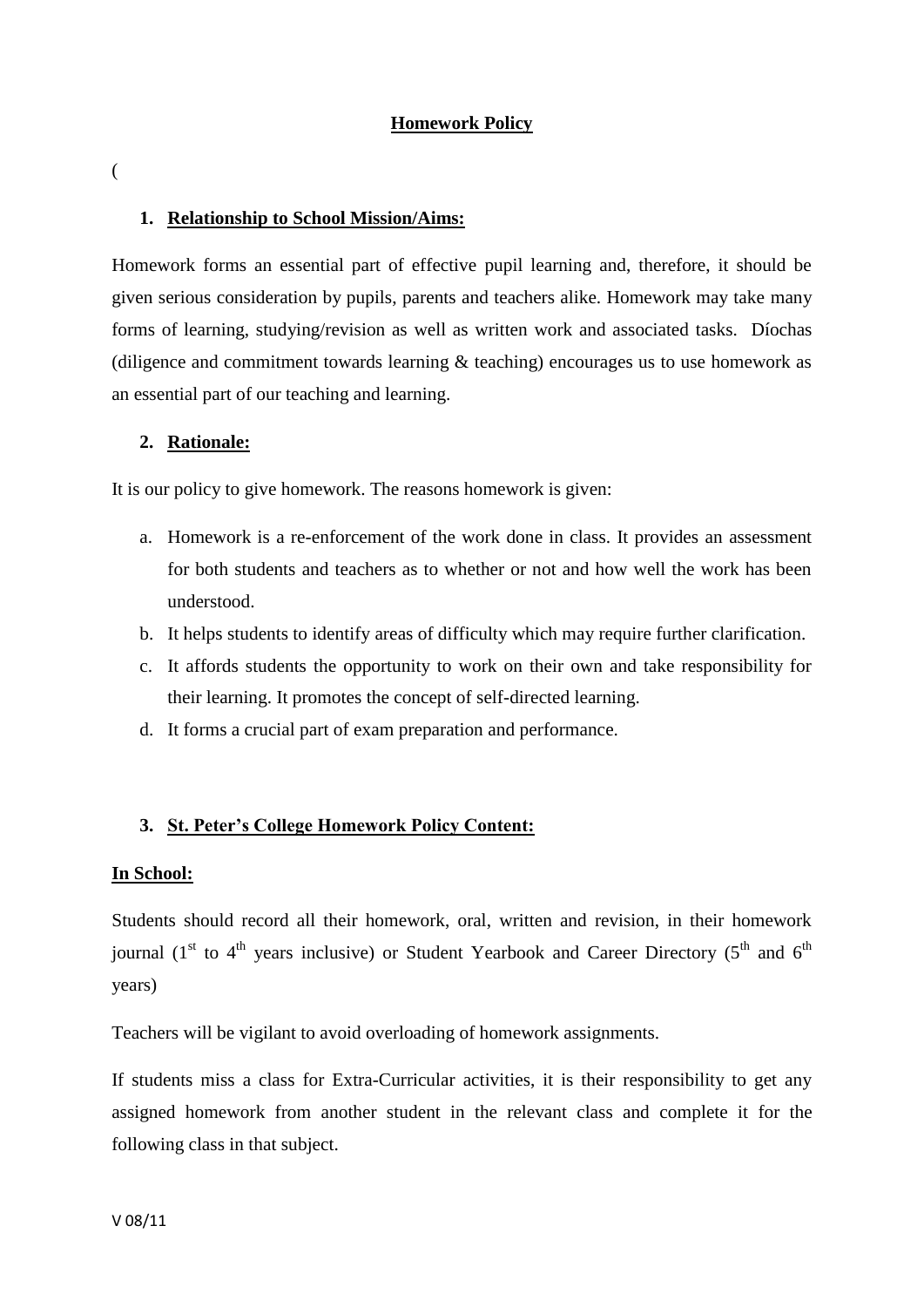**These guidelines on homework are intended to assist students, teachers and parents. They should not be regarded as absolute but should be used flexibly.**

## **At Home:**

Students should treat their homework as an important part of school life. It demands time and attention so therefore, students should do their homework:

- At a definite, fixed time each day
- As soon as is realistically possible after arriving home
- In a warm, well-lit, quiet room with no distractions from TV, MP3 player, mobile phone, computer etc
- As soon as is practically possible, Students should plan ahead to ensure that all homework is submitted on time.
- Students should be encouraged to do such work as early as possible. Homework should be completed by 9/10pm depending on the year group.
- All subjects require full attention don't avoid subjects you don't like.

## **4. Time recommended**

Research shows that students who fully complete homework perform better in exams. The following average time limits are guidelines for students and parents alike:

| Year  | ı st                    | $\lambda$ nd<br>-                      | $\gamma$ rd<br>ັ | $\sim$ ul | ∠แ |
|-------|-------------------------|----------------------------------------|------------------|-----------|----|
| Hours | $\gamma *$<br>$-$<br>−∠ | $\gamma$ $\gamma$ $\zeta$<br>$2 - 2.5$ | $2.5 - 3$        | ຼ         | ັ  |

 $*$  Individual homework assignments for  $1<sup>st</sup>$  years should take on average 15 minutes.

Other points to note:

 Students should seek guidance from subject teacher on best study practice and techniques in relevant subject area.